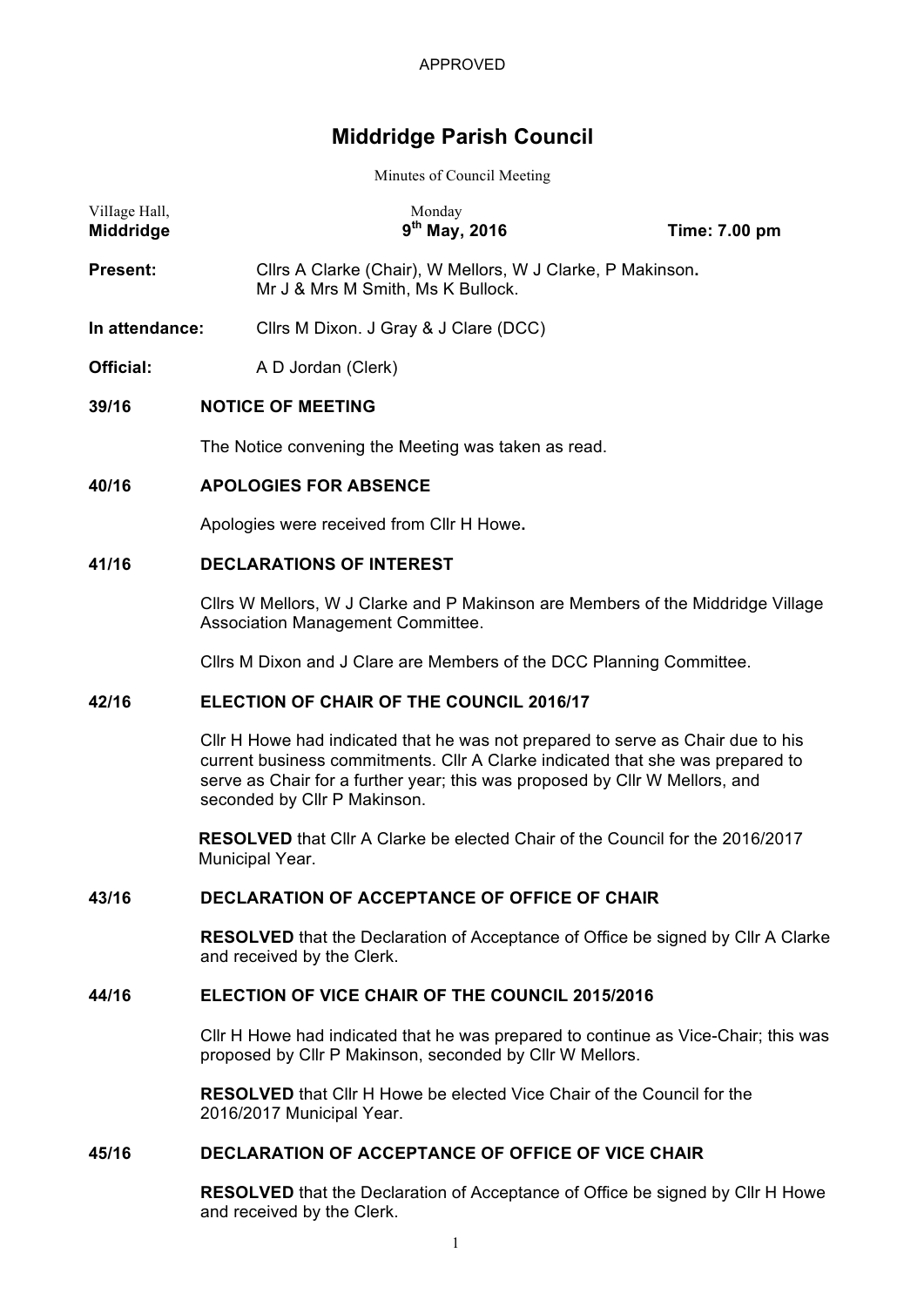# **46/16 THANKS TO OUTGOING CHAIR**

Since Cllr A Clarke continued as Chair, this was not considered necessary.

# **47/16 MATTERS OF PUBLIC INTEREST**

None

## **48/16 MINUTES**

The Minutes of the Meeting of  $7<sup>th</sup>$  March 2016 were accepted, and signed by the Chair as a true record.

# **49/16 MATTERS ARISING FROM MINUTES**

**(i) Police Speed "Sculptures" (25/16 (i) refers)** No further Police Speed "Sculptures" have appeared.

**RESOLVED** that B. Riley of GAMP be contacted to establish what is happening with the remaining "Sculptures". *Action:* Clerk

**(ii) Transparency Code Funding (25/16 (iii) refers)**

On investigation it is not possible to use this Funding to purchase new Software.

# **50/16 "ELDON WHINS" DEVELOPMENTS & THE COUNTY PLAN**

The Persimmon "Eldon Whins" Planning Application has been withdrawn.

However, the Homes & Communities Agency (HCA) subsequently submitted an Outline Planning Application for 266 Houses on the "Eldon Whins" Site, which they own. A Leaflet has been delivered to all Residents to inform them of this, and how they can make Objections if desired. In light of the results of the Parish Housing Questionnaire, where 90% of the 67.1% of Households who responded indicated their opposition to any Development art "Eldon Whins", the Parish Council plan to object to this Planning Application.

Since the Draft Durham County Plan has been withdrawn, the master Local Plan for Planning purposes remains the old Sedgefield Borough Plan. The Parish Council have found evidence that although "Eldon Whins" remains in Policy H2 of this Plan for technical reasons, Sedgefield Borough Council had accepted that Development at "Eldon Whins" no longer formed part of the Plan. However, Cllr M Dixon pointed out that owing to the age of the Sedgefield Borough Plan, it was unlikely to carry much weight when it came to considering the HCA Planning Application.

**RESOLVED** that the Parish Council's Objection to the HCA Planning Application be submitted as soon as possible. *Action:* Cllr A Clarke & Clerk

Persimmon have just delivered a Leaflet to all Residents asking for their comments on a new Proposal for a small Development to the west of the proposed HCA "Eldon Whins" Development. Note that this is not (yet) a Planning Application.

**RESOLVED** that Persimmon be contacted to take up their offer of a Presentation to the Parish Council, and possibly Residents, on this Proposal. *Action:* Clerk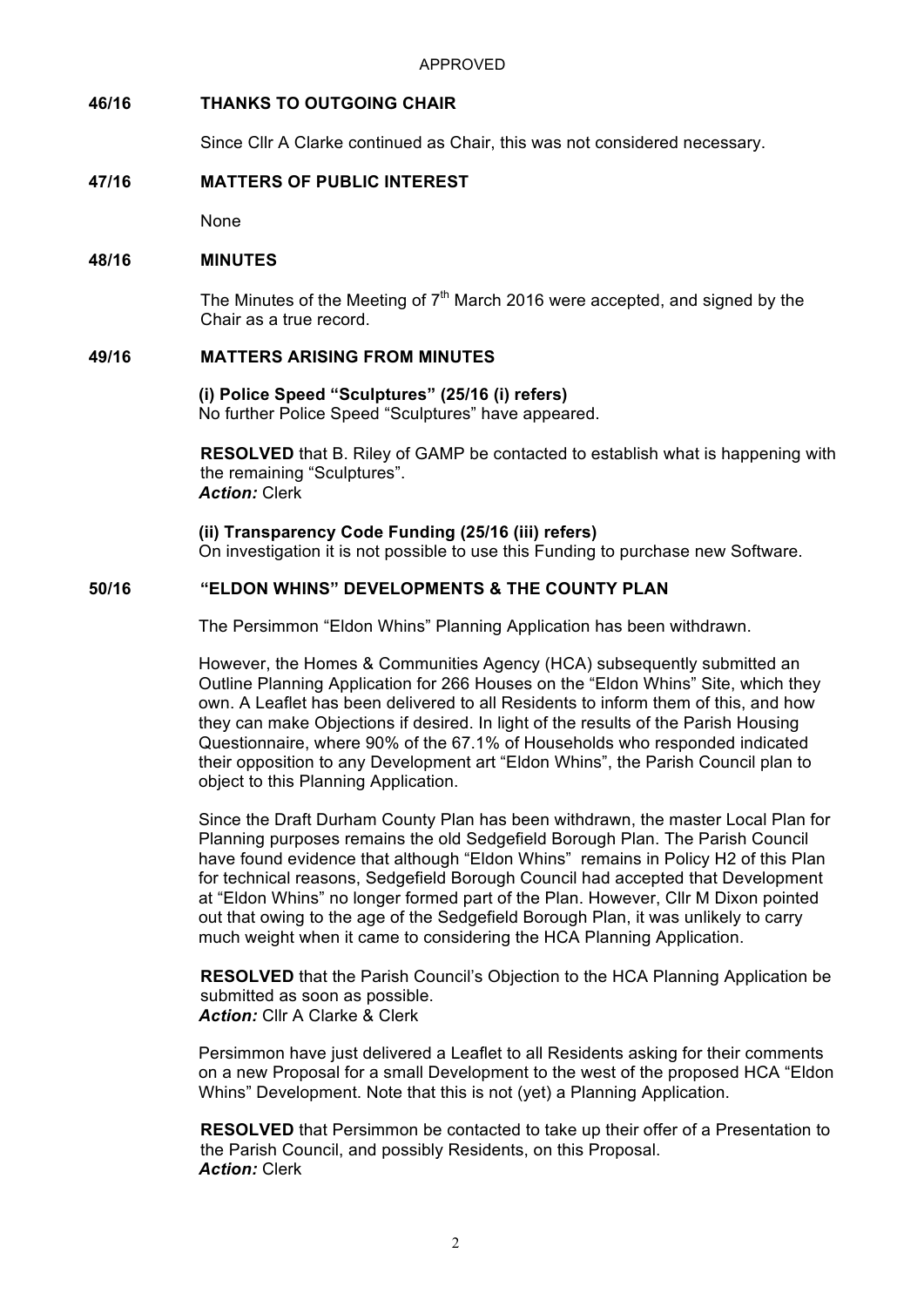#### APPROVED

Cllr M Dixon advised that should the Persimmon Proposal be followed by a Planning Application, the Parish Council would stand more chance of successfully objecting if they treat the proposed HCA & Persimmon Developments as being completely separate.

Cllr J Clare stated that in the absence of a Draft Durham County Plan, and due to the age of the Sedgefield Borough Plan, it would be difficult for the DCC Planning Committee to reject any new proposed Housing Developments. Consequently he advised that the Parish Council should progress the Middridge Neighbourhood Plan as a matter of urgency.

# **51/16 GROUNDS MAINTENANCE & GENERAL REPAIRS**

### **(i) Parish Paths Maintenance & Modifications**

This year's Parish Paths Maintenance Budget of £840 has been approved; this is the same of last year, providing for two Cuts.

John the Handyman was asked for a Quotation to repair the Metal Gate on the second Parish Path 7 (the Tramway) Stile, but owing to a misunderstanding he has completed the work, and submitted an Invoice for £36.

**RESOLVED** that this Invoice should be paid. *Action:* Clerk

Nothing more has be heard regarding the proposed Parish Path 7 improvements.

**RESOLVED** that the Parish Paths Partnership should be contacted to establish what is happening. *Action:* Clerk

### **(ii) DCC proposed Street Light Removal**

Nothing more has been heard regarding the proposed DCC Street Light Removal programme for the Parish.

**RESOLVED** that Yvonne Edwards of DCC should be contacted to establish what is happening.

*Action:* Clerk

## **(iii) DCC Councillors Ward Inspection**

Following an Inspection, the DCC Highways Department have determined that the damage to the South Side Pavement is insufficient to warrant immediate action, but will be dealt with as future Planned Maintenance.

Following an Inspection, the DCC Tree Inspectors have decided not to undertake Crown Lifting on the DCC owned Trees in the small triangular Copse adjacent to 28, South Side; in their opinion this would only make the current situation worst.

### **(iv) Dog Fouling**

The DCC Neighbourhood Wardens have advised that the provision of an extra Dog Litter Bin by the start of Parish Path 7 is unlikely to be approved, because this would be too close to the existing Bin in the Play Area.

It was noted that one of our Dog Litter Bins has been missing from Walkers Lane for a long time. It is not clear whether the Dog Litter Bin at the end of Walkers Lane is being emptied.

**RESOLVED** that DCC's 'Clean & Green' Helpline should be contacted to discuss the situation regarding Dog Litter Bins. *Action:* Clerk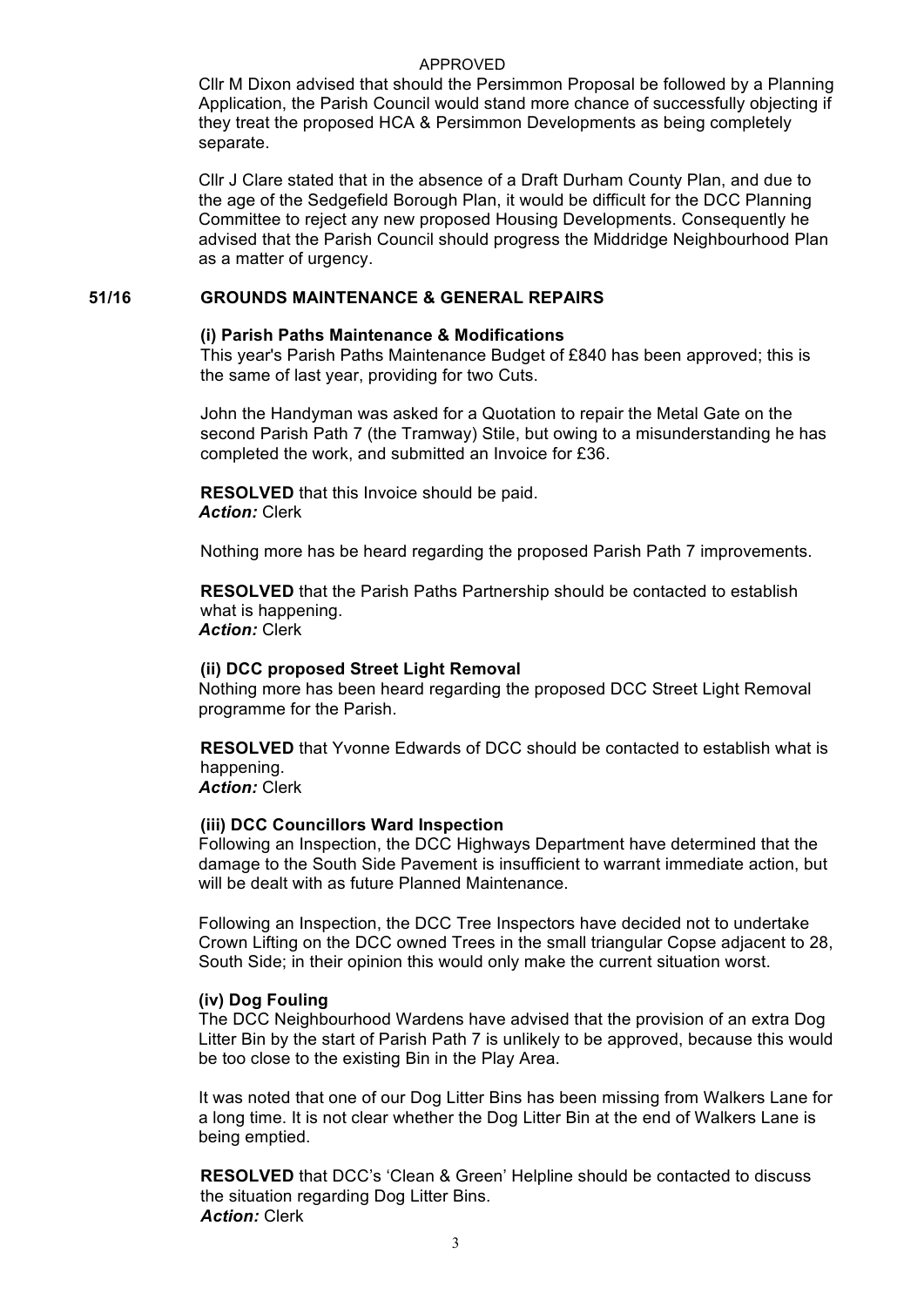#### **(iv) DCC Grass Cutting**

There has been a suggestion that the Parish Council might take over responsibility for cutting the DCC owned land in the Village. This is complicated by the fact that Livin are now responsible for The Meadows.

**RESOLVED** that no action be taken unless we are approached by DCC.

### **52/16 PLANNING APPLICATIONS**

None

### **53/16 CHILDREN'S' PLAY AREA**

The Clerk's Monthly Inspection Report was approved.

Cleaning the Moss from the Senior Swings Base is still outstanding. *Action:* Clerk

The Inspection to investigate the feasibility of providing Notice Board(s) in the Play Area is still to be undertaken. *Action:* Cllr A Clarke & Clerk

# **54/16 C35 NEWTON AYCLIFFE TO SHILDON ROAD-TRAFFIC CALMING**

Both our local MPs (Sedgefield and Bishop Auckland) support the extension of the Shildon 40 mph Limit to the 30 mph Limit at the western edge of the Village, as favoured by our DCC Councillors and the Parish Council, and have written to the DCC Highways Committee. However, the DCC Highways Department continue to argue that they will only extend the 40 mph Limit if the Speed Limit through the Village is raised to 40 mph, which the Parish Council do not support.

Cllr M Dixon provided information on the DCC Highways Department's claim that there is evidence to show that a 40 mph Limit is more effective in reducing excessive Vehicle Speed than a 30 mph Limit. This is based on data from Stanhope; Cllr W Mellors commented that this was more to do with the Road Layout there, and was not applicable to the Middridge situation.

The Parish Council await an opportunity to argue their case before the DCC Highways Committee.

### **55/16 NEIGHBOURHOOD PLAN**

The Draft Neighbourhood Plan was sent to a Consultant for his comments, but he was not prepared to respond without being paid a substantial Fee.

The Draft Neighbourhood Plan has now been modified to incorporate the results of the Parish Housing Questionnaire, and a number of other suggestions.

**RESOLVED** that the latest version of the Draft Neighbourhood Plan be circulated to all Working Group Members, and then sent to DCC for their comments. *Action:* Cllr W Mellors

### **56/16 ACCOUNTS FOR PAYMENT**

The Parish Council's 2015/16 Accounts have been approved by our Internal Auditor (Colin Gray), without alteration, and he has signed the Internal Audit Report Section of the 2015/16 Annual Return Form.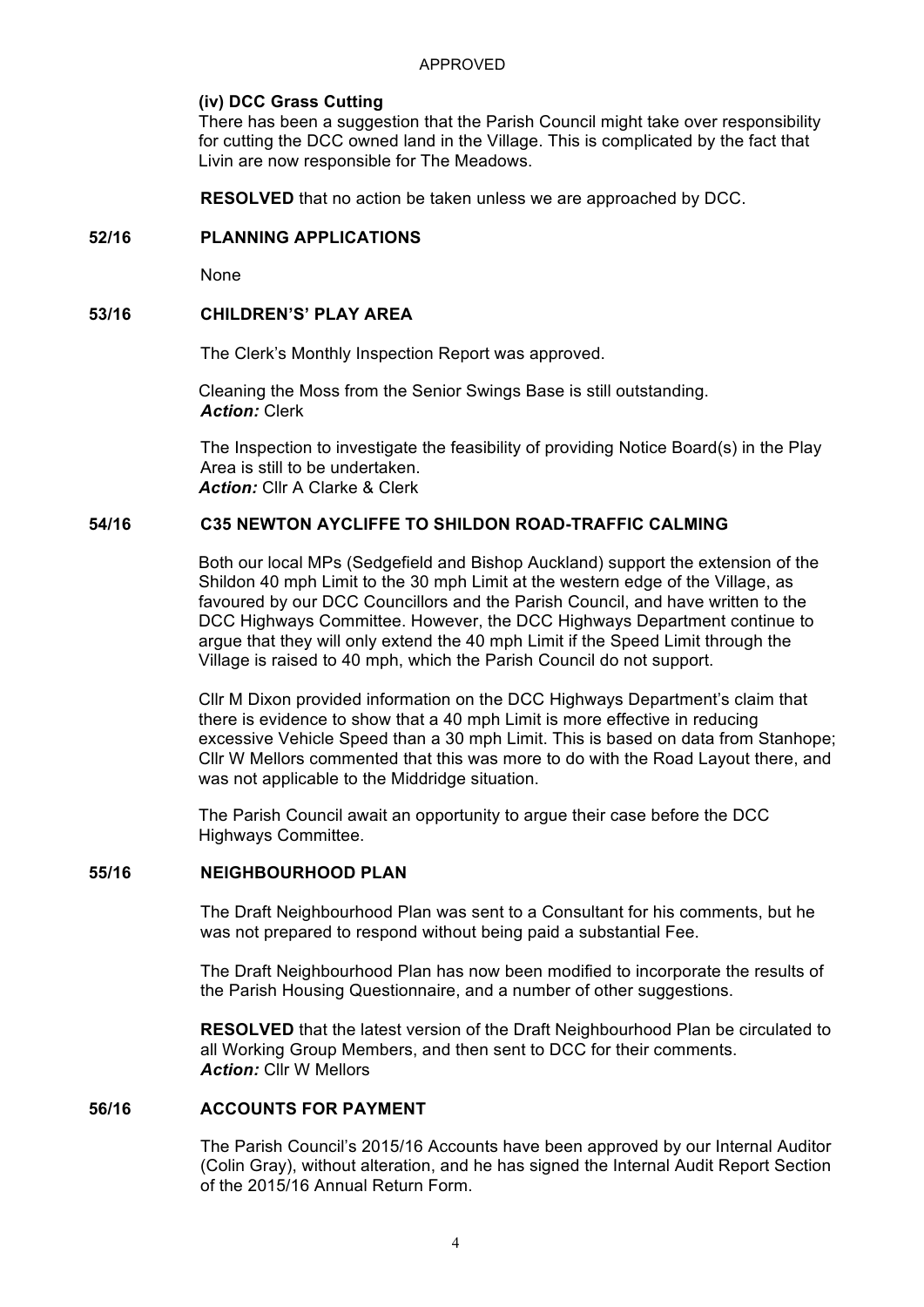### APPROVED

**RESOLVED** that the Parish Council formally adopts the Parish Council's 2015/16 Accounts as approved by the Internal Auditor, and that the Chair should sign the Annual Governance and Accounting Statements Sections of the 2015/16 Annual Return Form. An Honorarium of £65 should be paid to Colin Gray for his services. *Action:* Cllr A Clarke & Clerk

The Council's Insurance Cover renews this month, and Quotations for 1, 3 and 5 year Contracts from our current Insurance Provider (Zurich) were considered.

**RESOLVED** that the one year Quotation from Zurich be accepted, but that the possibility of alternative Providers for next year's Insurance be investigated. *Action:* Clerk

A letter from the Middridge Village Association requesting permission to use the Village Green for the Annual Village Fête, and raising the question of the Parish Council's usual Donation of a Fête Raffle Prize, has been received.

In view of the fact that 3 of the 4 Councillors present had an Interest in this matter (see **41/16** above), this could not be approved by a Resolution of the Council. However, the Parish Council has always given permission for the Village Green to be used for the Annual Village Fête in the past, and recently always given a Donation of £40 for a Fête Raffle Prize. Consequently, it was considered that to repeat these measures this year would not be controversial, and consequently this was **AGREED**.

## *Action:* Clerk

Councillors considered a Schedule of Accounts for Payment.

| <b>Payee</b>                  | <b>Purpose</b>                | Sum     |
|-------------------------------|-------------------------------|---------|
| Colin Gray                    | Internal Auditor's Honorarium | £65.00  |
| John the Handyman             | Path 7 Stile Gate Repairs     | £36.00  |
| <b>Zurich Municipal</b>       | Insurance                     | £663.36 |
| Middridge Village Association | Fête Raffle Prize             | £40.00  |
|                               | <b>TOTAL</b>                  | £804.36 |

#### **RESOLVED** that the following Accounts be approved for payment:-

# **57/16 GAMP & CDALC**

The Parish Council expressed their congratulations to the Clerk on his being appointed as a Public Member of the GAMP Board from 19<sup>th</sup> July.

Cllr Anne Clarke stated that it was good to have Steve Ragg back in post as Secretary to CDALC, a position which is now fully funded by CDALC, albeit at slightly reduced hours, after Steve was made redundant by DCC.

#### **58/16 GENERAL CORRESPONDENCE**

Letters were received from The County of Durham School Benevolent Fund, and Citizens Advice County Durham, requesting Donations. It is the Council's policy to only support Charities in the immediate local area.

**RESOLVED** that **NO** Donations should be made.

#### **59/16 OTHER MATTERS**

### **(i) Big Spring Clean**

This was as successful as ever, although there appeared to be less rubbish than usual.